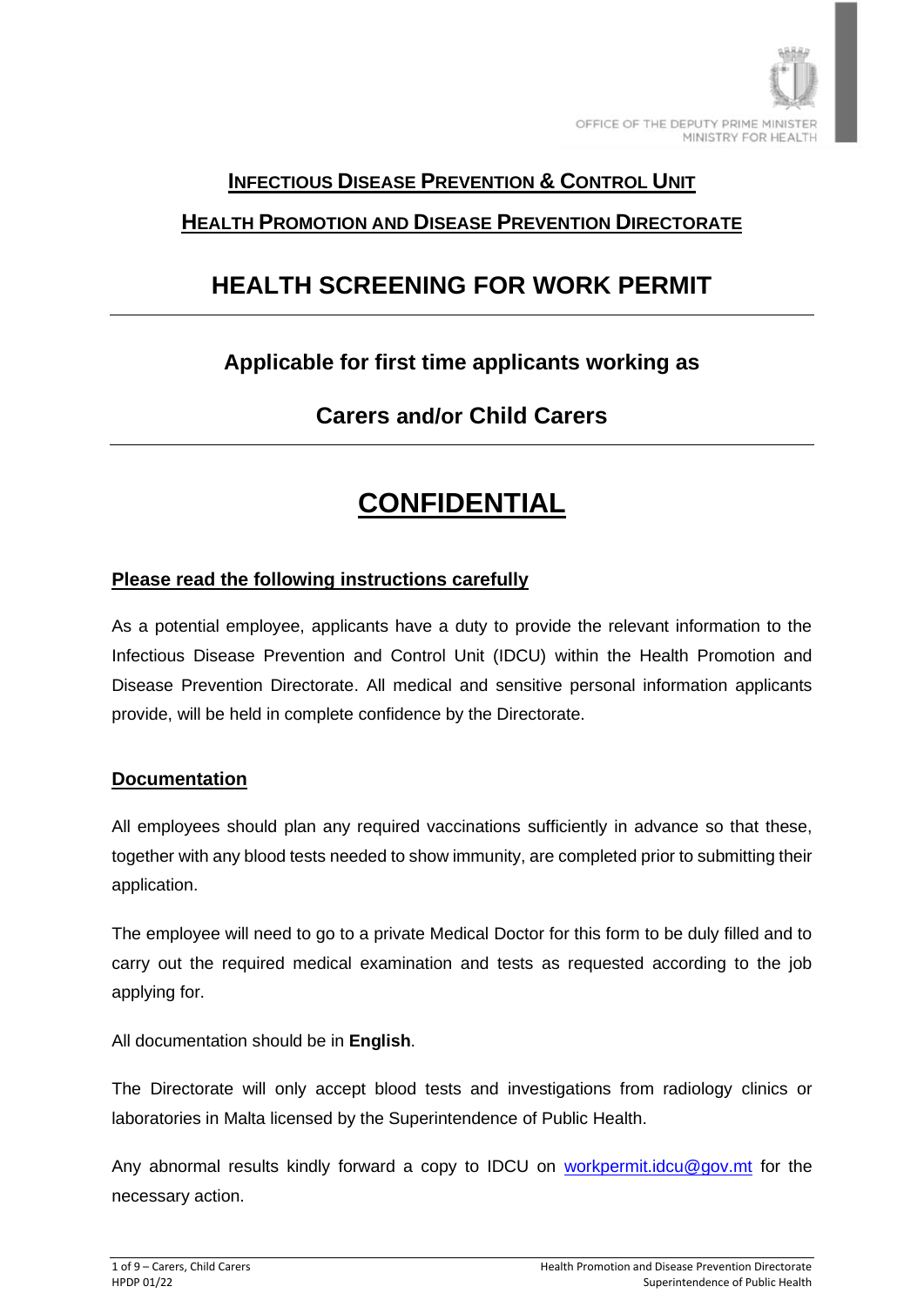## **Section A: PERSONAL INFORMATION**

| 1. Job applying for: ______                                                |      |                                              |                    |
|----------------------------------------------------------------------------|------|----------------------------------------------|--------------------|
| $\Box$ 1 <sup>st</sup> time application                                    |      | Change of job<br>ப                           | Change of employer |
|                                                                            |      | 2. What year did you start working in Malta? |                    |
| 3. Details of Employee:                                                    |      |                                              |                    |
| Surname (as it appears on passport):                                       |      |                                              |                    |
| Name (as it appears on passport):                                          |      |                                              |                    |
| Gender:                                                                    |      |                                              |                    |
| Date of Birth:                                                             | Day: | Month:                                       | Year:              |
| Place of Birth:                                                            |      |                                              |                    |
| Nationality:                                                               |      |                                              |                    |
| ID/Passport Number:                                                        |      |                                              |                    |
| Address in Malta:                                                          |      |                                              |                    |
|                                                                            |      |                                              |                    |
|                                                                            |      |                                              |                    |
|                                                                            |      |                                              |                    |
| Mobile:                                                                    |      |                                              |                    |
| Email:                                                                     |      |                                              |                    |
| List all the countries you have lived in for a period of 6 months or more: |      |                                              |                    |
|                                                                            |      |                                              |                    |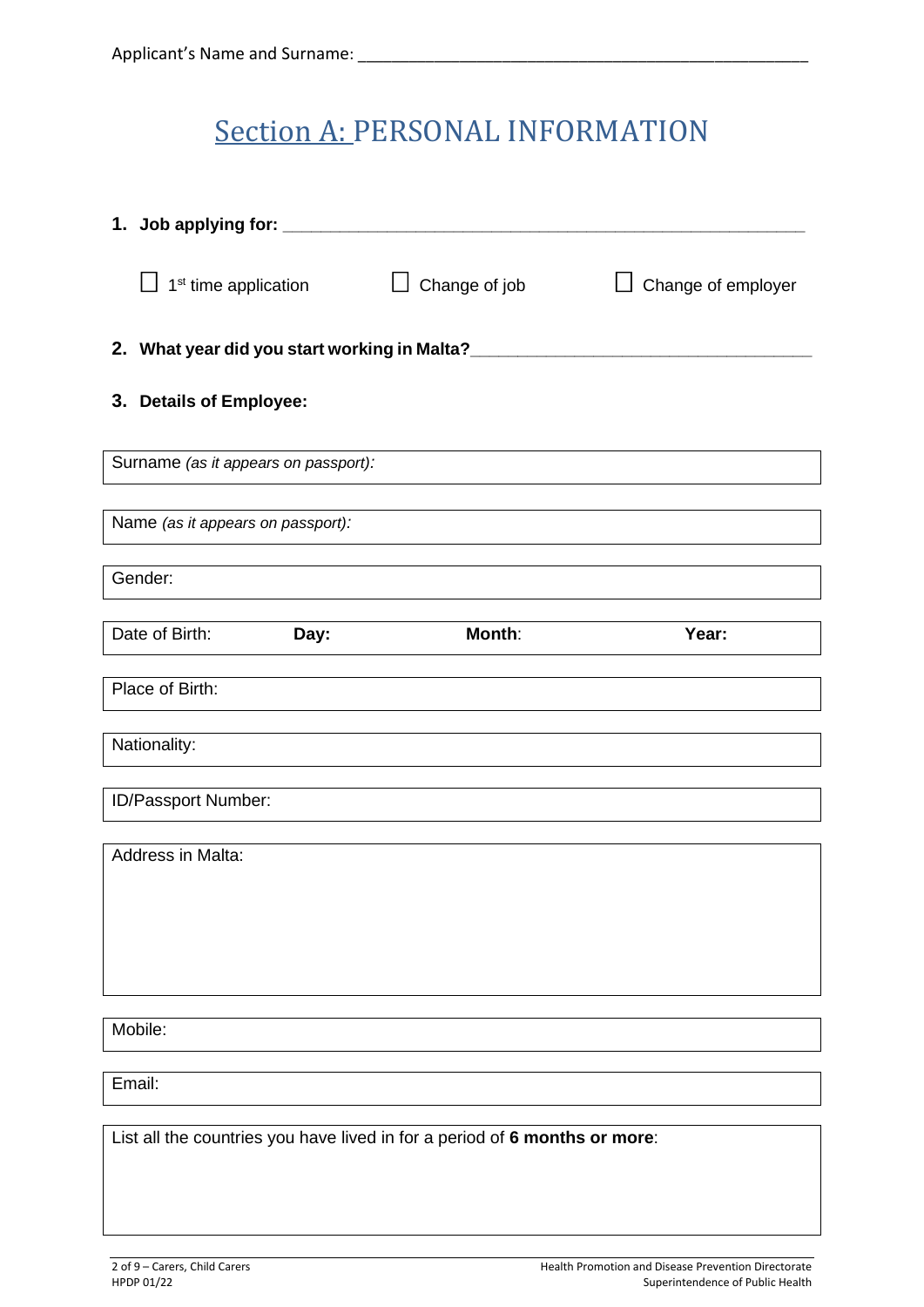| Detailed job description:                                 |            |      |  |
|-----------------------------------------------------------|------------|------|--|
|                                                           |            |      |  |
|                                                           |            |      |  |
|                                                           |            |      |  |
|                                                           |            |      |  |
| Carer Course completed:                                   | $\Box$ Yes | l No |  |
| Date of completion: ______                                |            |      |  |
| (To attach proof of relevant course as approved by MQRIC) |            |      |  |
|                                                           |            |      |  |

### **4. Details of Employer:**

Name of Employer:

Name of Company (*if applicable*):

Email:

Mobile/Telephone:

Address:

**I hereby declare that the information given in this application is true to the best of my knowledge.**

**Applicant's Signature Employer's Signature**

 $\overline{a}$ 

**Date**: \_\_\_\_\_\_\_\_\_\_\_\_\_\_\_\_\_\_ **ID number**: \_\_\_\_\_\_\_\_\_\_\_\_\_\_\_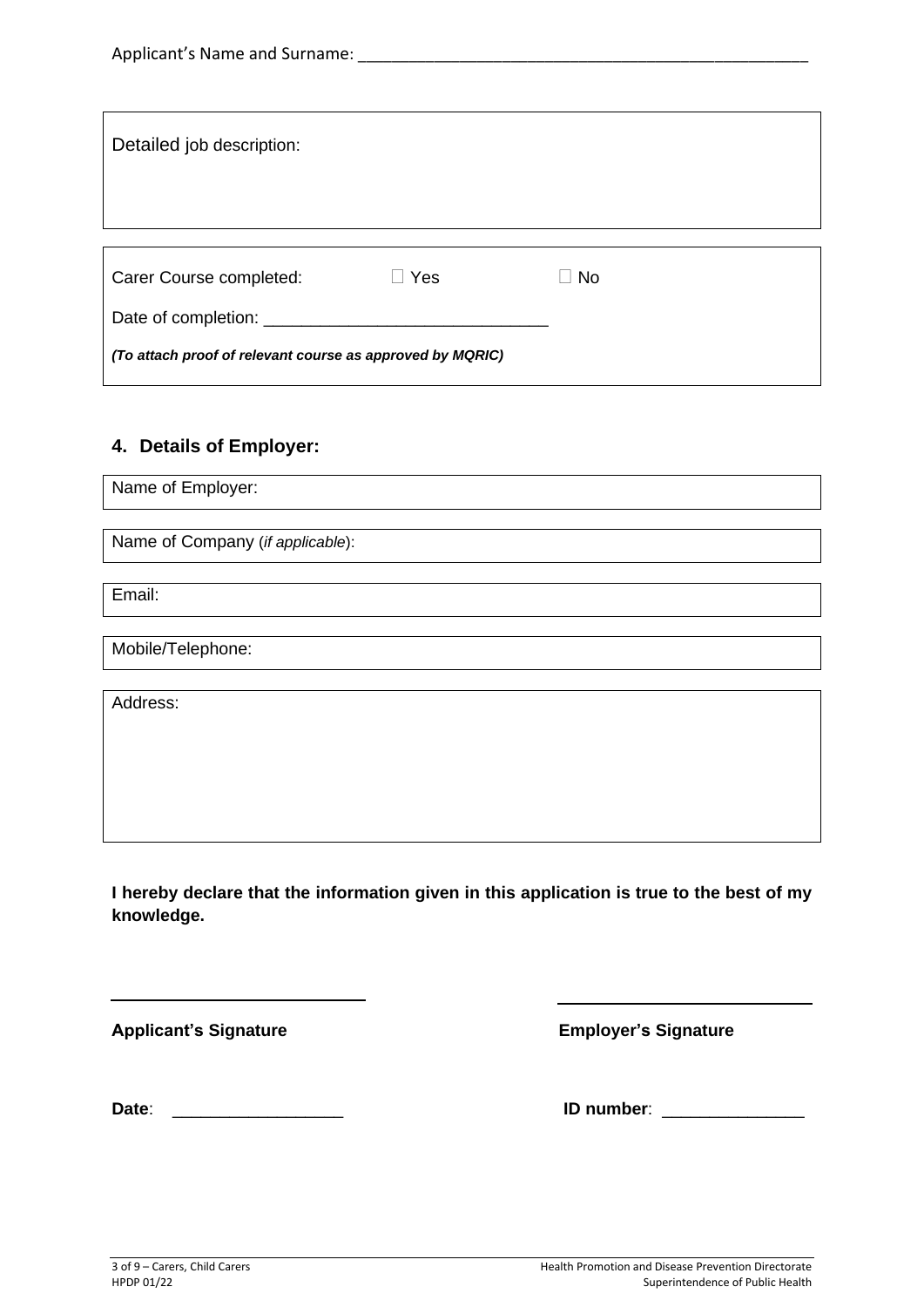# Section B: HEALTH SCREENING

### **To be completed by the private Medical Doctor**

It is important that applicants are screened for relevant infectious diseases prior to commencing employment.

### 1. Chest X-Ray

### **To be done locally in the PRIVATE SECTOR by some applicants**

- Applicants who were born or who have lived for 6 months or more in a country reported as [High Risk for TB](https://deputyprimeminister.gov.mt/en/health-promotion/idpcu/Documents/HIGH%20RISK%20TUBERCULOSIS%20COUNTRY%20LIST.pdf) need to take a chest x-ray.
- Chest x-rays need to be taken within the **last 6 weeks** from the date of the application form.
- Applicants who are **changing job or employer**, can present their previous chest x-ray if this was taken within the past year. If the chest x-ray was taken more than 1 year ago, a repeat of chest x-ray is required.
- Important to fill in the date when chest x-ray was taken.
- If results show any **abnormalities**, please send a copy of the report with the application form.

| <b>Requirement</b>                                                                                                                                                 | <b>Results submitted</b><br>(Tick as Applicable) | Date taken |
|--------------------------------------------------------------------------------------------------------------------------------------------------------------------|--------------------------------------------------|------------|
| <b>CHEST X-RAY</b>                                                                                                                                                 | <b>CXR Normal</b>                                |            |
| For applicants who are born or have spent 6 months or<br>more in a country reported as High Risk for TB <sup>*</sup> by the<br>World Health Organisation (Annex A) | $\Box$ CXR Abnormal                              |            |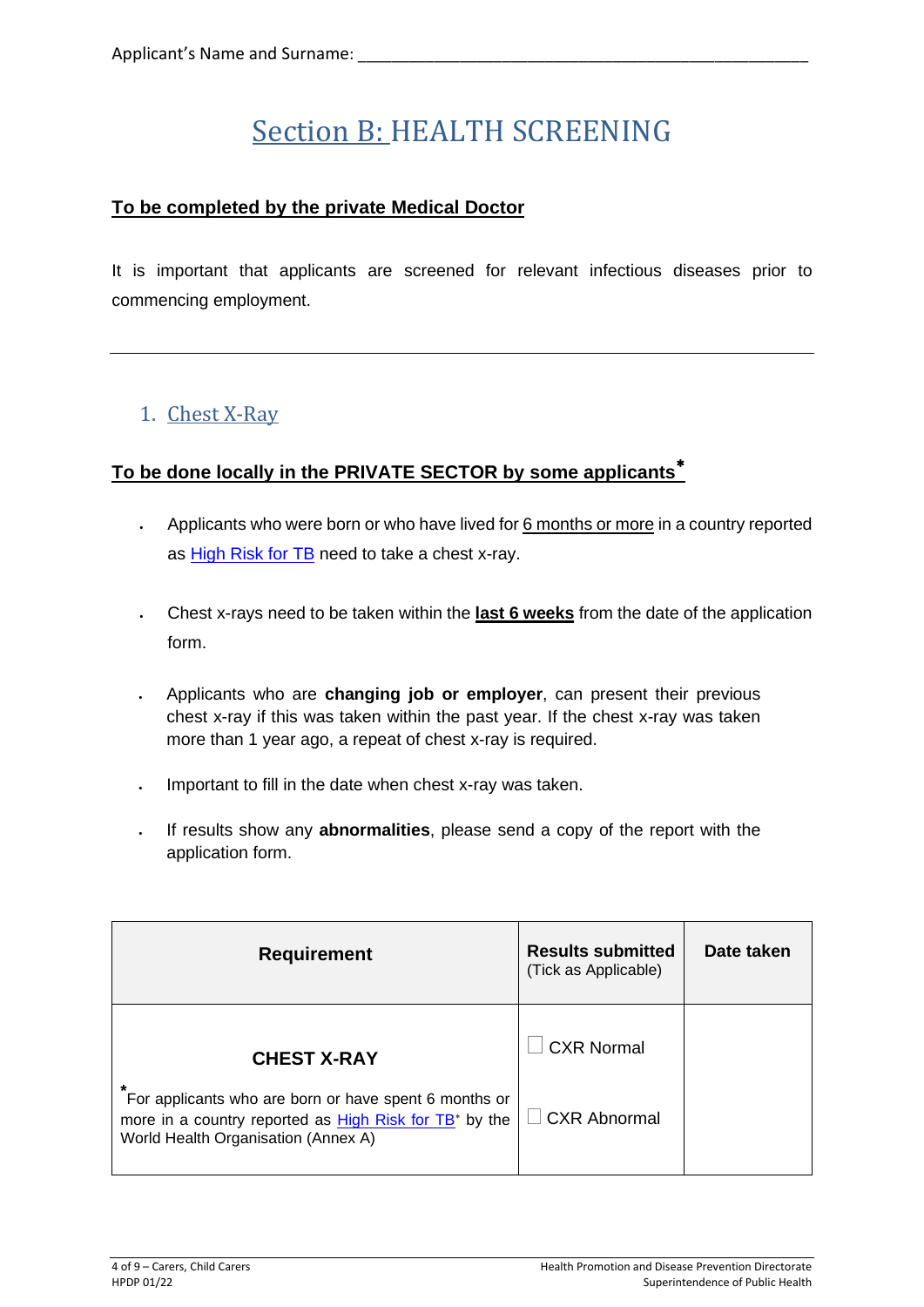- 2. Vaccines and Blood investigations
- Important to duly complete the form, including dates for health screening investigations and batch number for vaccinations.
- **Hepatitis B antigen test (HBsAg)** needs to be taken immediately prior to initiating Hepatitis B vaccination schedule.
- Only follow the below-listed **vaccination schedule**.

| <b>Health Screening</b>                                                                                                | <b>Results</b><br>(Tick as applicable)                                               | Date taken                                                                                 |                   |
|------------------------------------------------------------------------------------------------------------------------|--------------------------------------------------------------------------------------|--------------------------------------------------------------------------------------------|-------------------|
|                                                                                                                        | <b>TUBERCULOSIS</b>                                                                  |                                                                                            |                   |
| <b>Interferon-Gamma TB test</b>                                                                                        | Negative test<br>$\Box$<br>Positive test                                             | DATE                                                                                       |                   |
|                                                                                                                        | <b>HEPATITIS B</b>                                                                   |                                                                                            |                   |
| 1. Hepatitis B Surface Antigen<br>(HBsAg)                                                                              | <b>HBsAg negative</b><br>Ш<br>$\Box$ HBsAg positive                                  | <b>DATE</b>                                                                                |                   |
| 2. Hepatitis B vaccination:<br><b>TWINRIX VACCINE</b><br>А.<br>(Hepatitis A & B)                                       | <b>Dosing schedule</b><br>$\Box$ 0 months<br>1 month<br>$\Box$<br>6 months<br>$\Box$ | <b>Accelerated schedule</b><br>0 days<br>H<br>7 days<br>$\Box$<br>21 days<br>$\Box$ 1 year | DATES & BATCH NO. |
| <u>OR</u><br>В.<br><b>ENGERIX</b><br>(Hepatitis B)                                                                     | <b>Dosing schedule</b><br>$\Box$ 0 months<br>1 month<br>$\Box$<br>6 months<br>$\Box$ | <b>Accelerated schedule</b><br>0 days<br>7 days<br>21 days<br>1 year                       | DATES & BATCH NO. |
| 3. Hepatitis B antibody -<br>(anti-HBs)<br>(Test to be taken only if Hepatitis B<br>vaccination record is unavailable) | anti-HBs greater than 10mlU/ml<br>anti-HBs less than 10mlU/ml*<br>$\Box$             |                                                                                            | <b>DATE</b>       |

If anti-HBs is **less than 10mIU/ml**, applicant needs to start Hepatitis B vaccination schedule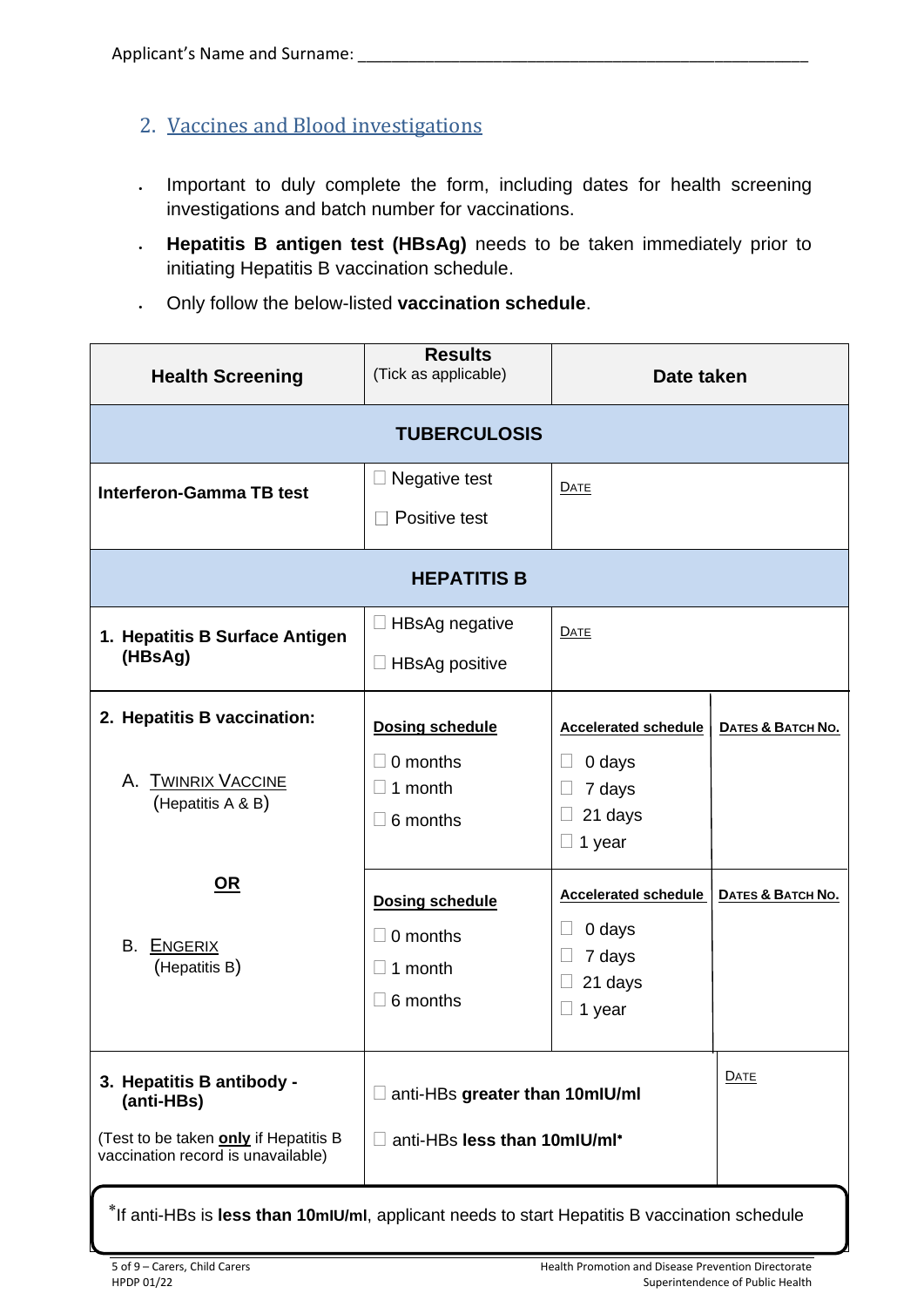| <b>HEPATITIS C</b>                                                                                                                                               |                                                                              |                                   |
|------------------------------------------------------------------------------------------------------------------------------------------------------------------|------------------------------------------------------------------------------|-----------------------------------|
| <b>Hepatitis C antibody result (HCV)</b>                                                                                                                         | Negative test<br>Positive test                                               | <b>DATE:</b>                      |
| <b>MEASLES</b>                                                                                                                                                   |                                                                              |                                   |
| <b>Documented vaccination</b><br>$(2$ doses)                                                                                                                     | 0 weeks<br>8 weeks                                                           | DATES & BATCH NO.                 |
| $OR$<br>Measles Antibody titre result (IgG measles) *                                                                                                            | Positive test<br>Negative test                                               |                                   |
| *If IgG measles result is NEGATIVE to give measles vaccine - Priorix                                                                                             |                                                                              |                                   |
|                                                                                                                                                                  |                                                                              |                                   |
| <b>POLIO</b>                                                                                                                                                     |                                                                              |                                   |
| <b>Documented vaccination</b><br>1.                                                                                                                              | Records available<br>$\exists$ Records<br>unavailable**                      | DATES:                            |
| ** If records are unavailable, to give 1 (one) dose of Polio vaccine                                                                                             |                                                                              |                                   |
| 2. Vaccination administered<br><b>IMPORTANT:</b><br>Only 1 (one) dose of the mentioned<br>vaccines is to be administered and will be<br>approved for processing. | $\Box$ IPV Boostrix<br>□Repevax (Sanofi)<br>$\Box$ Imovax<br>$\Box$ Dultavax | <b>AFFIX STICKER HERE</b><br>DATE |
|                                                                                                                                                                  | $\exists$ Revaxis                                                            |                                   |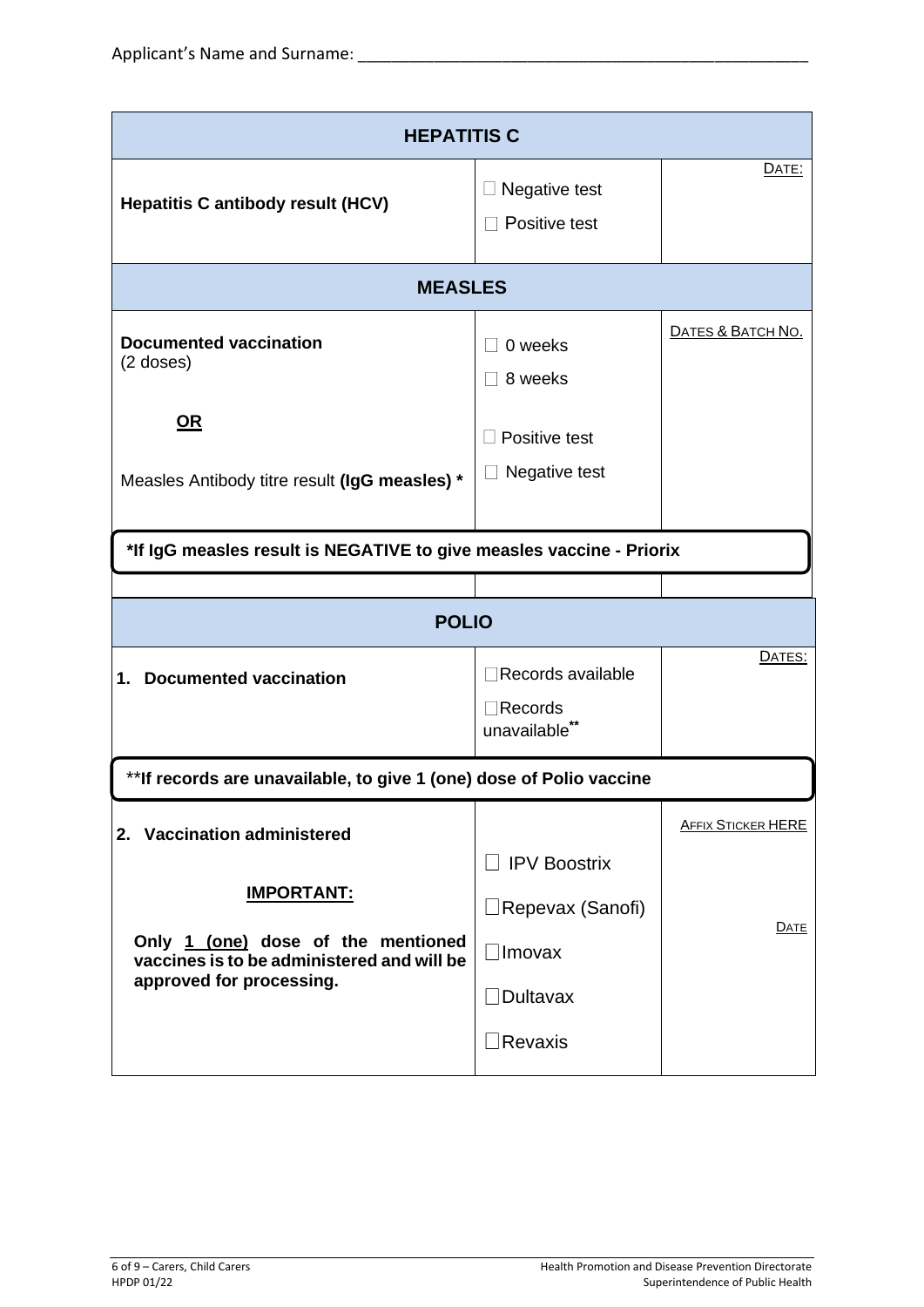### 3. Covid-19

#### **Rapid Antigen Tests (RATs) are not accepted for processing**

- All applicants need to attach a copy of their Covid19 Vaccination certificate, whether with EMA approved vaccines or not.
- Applicants not in possession of a Covid19 Vaccination certificate, need to send a copy of their SARS-CoV-2 test (RT-PCR)<sup>\*</sup> result. Test needs to be carried out in Malta at a local private clinic, within the last 72 hours from the date of the application.
- Applicants coming directly from the list of **Dark Red Countries**, need to send a copy of their SARS-CoV-2 test (RT-PCR) \* at day 11/12 of the quarantine period in Malta.
- For a full list of recognised vaccine certificates, updated country list and for further information, kindly access [www.traveltomalta.gov.mt](http://www.traveltomalta.gov.mt/)

| <b>SARS-CoV-2 TEST (RT-PCR)</b><br>FOR 'DARK RED COUNTRY' APPLICANTS AND THOSE WITHOUT A COVID19 VACCINATION CERTIFICATE |                                                                                   |                                         |
|--------------------------------------------------------------------------------------------------------------------------|-----------------------------------------------------------------------------------|-----------------------------------------|
| <b>SARS-CoV-2 testing (RT-PCR)</b><br>(To be carried out in Malta, at a local                                            | Negative test<br>Positive test                                                    | DATE:                                   |
| private clinic)                                                                                                          | Copy of result attached<br><b>COVID-19 VACCINES &amp; VACCINATION CERTIFICATE</b> |                                         |
| 1. Locally approved vaccines                                                                                             | Comirnaty (Pfizer)                                                                | DATE OF 2 <sup>ND</sup> DOSE OF VACCINE |
|                                                                                                                          | Spikevax (Moderna)                                                                |                                         |
|                                                                                                                          | Vaxzevria (AstraZeneca)                                                           |                                         |
|                                                                                                                          | <sup>+1 dose</sup><br>Janssen (Johnson & Johnson*)                                |                                         |
| 2. Booster vaccine                                                                                                       | Received                                                                          | DATE OF BOOSTER VACCINE                 |
|                                                                                                                          | Not received                                                                      |                                         |
| 3. Covid19 Vaccination Certificate                                                                                       | Certificate with EMA<br>approved vaccines                                         | Attached                                |
|                                                                                                                          | Certificate with other<br>Covid19 vaccines                                        | Attached                                |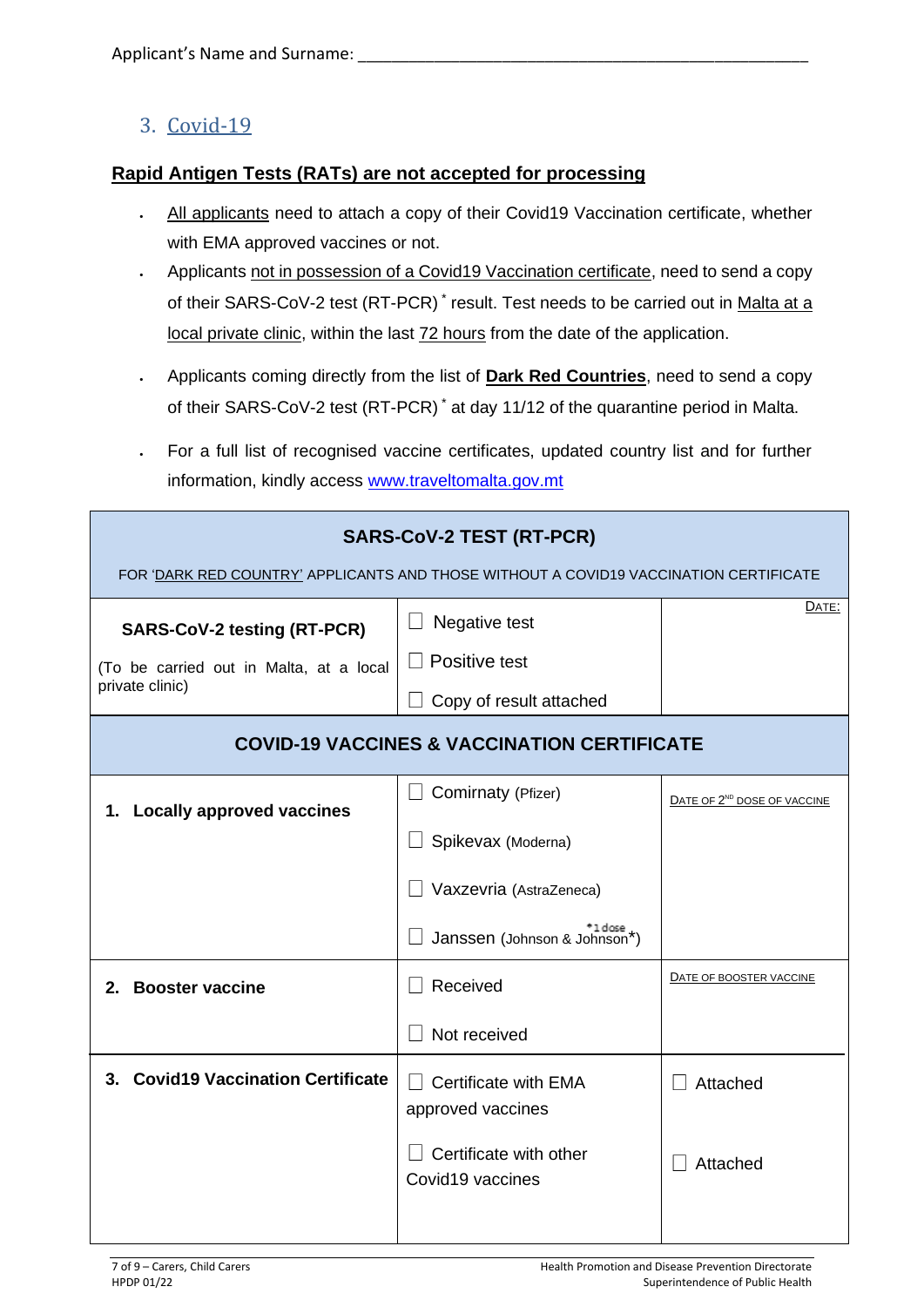## Section C: Information for Medical Doctors

All applicants need to be examined to exclude symptoms of scabies, food and water borne illnesses (gastroenteritis) and vaccine preventable diseases such as chickenpox and measles.

| v. |  |  |
|----|--|--|

I declare that the applicant is not suffering from the above-mentioned infectious diseases.



I declare that the applicant is showing no symptoms suggestive of active tuberculosis (prolonged cough for more than 2 weeks; Haemoptysis; Fever; Weakness; Weight loss; Night sweats; Chest pain).

I declare that I have vetted all the necessary investigations requested to apply for a work permit and found **NO ABNORMALITIES**

I declare that I have vetted all the necessary investigations requested to apply for a work permit and found **ABNORMALITIES**

\_\_\_\_\_\_\_\_\_\_\_\_\_\_\_\_\_\_\_\_\_\_\_\_\_\_\_\_\_\_\_\_\_\_\_\_\_\_\_\_\_\_\_\_\_\_\_\_\_\_\_\_\_\_\_\_\_\_\_\_\_\_\_\_\_\_\_\_\_

\_\_\_\_\_\_\_\_\_\_\_\_\_\_\_\_\_\_\_\_\_\_\_\_\_\_\_\_\_\_\_\_\_\_\_\_\_\_\_\_\_\_\_\_\_\_\_\_\_\_\_\_\_\_\_\_\_\_\_\_\_\_\_\_\_\_\_\_\_

Please list **ABNORMALITIES** here

**Kindly inform applicant/employer to send application to [workpermit.idcu@gov.mt](mailto:workpermit.idcu@gov.mt) together with a copy of the abnormal results to be followed up as necessary**

Doctor's Name & Surname (in block letters): Medical Council Registration No: Mobile No: **With a set of the Second Second** Second Second Second Second Second Second Second Second Second Second Second Second Second Second Second Second Second Second Second Second Second Second Second Second Second Se Signature: \_\_\_\_\_\_\_\_\_\_\_\_\_\_\_\_\_\_\_\_\_\_\_\_\_\_\_\_\_\_\_\_\_\_\_ Stamp

**Kindly ensure that the details provided are all legible. Otherwise, the application will not be processed. Only rubber stamps with legible information requested above will be accepted.**